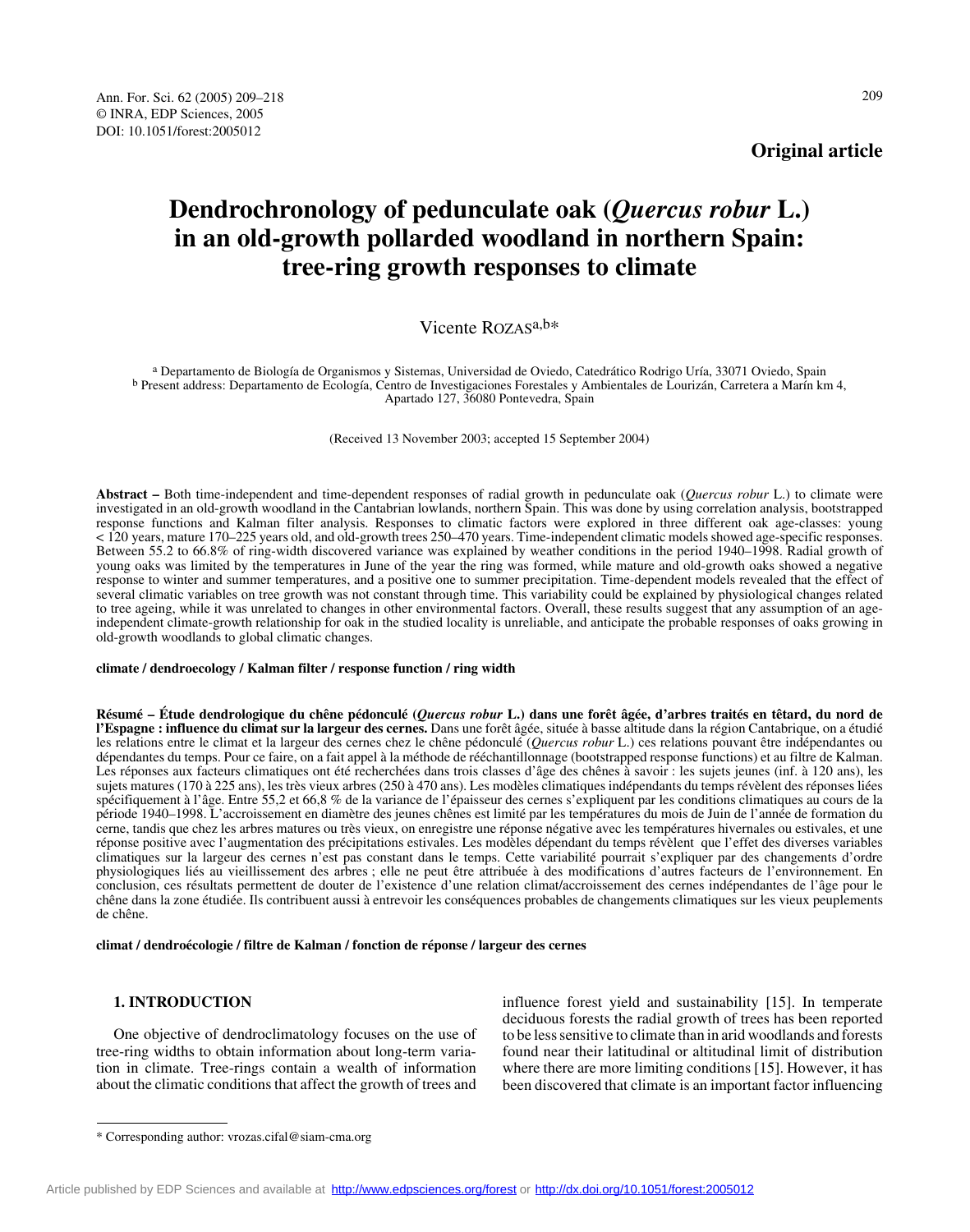

**Figure 1.** Climatic diagram of Gijón, Spain (43° 33' N, 05° 39' W) for 1939–1998. The range of variation of mean temperature (shaded area) is shown. T: mean annual temperature, P: mean annual precipitation. The variation of total annual precipitation and mean annual temperature, with their general trends, are shown.

the radial growth of tree species in temperate latitudes, in sites not traditionally considered to be largely limited by climate [7, 14, 46, 54].

It is commonly accepted that the response of tree-ring growth to climate is constant through time, covering the complete life-span of trees [15]. However, the assumption that the relationship between tree-ring widths and climate is time-stable is questionable, considering the nature of tree ring data and the possibility that climate, and other environmental factors, can change over time [31, 56, 59]. It has also been stated that the history of a tree significantly affects its growth, and tree-ring response to climate can be dependent on age [8, 52]. Nevertheless, the introduction of the Kalman filter into dendroclimatological analyses has resulted in the development of continuously variable time-dependent relationships between climate and growth [57–59]. Several studies have demonstrated that growth-climate relationships can change over time according to variations in stress factors, such as acidic-deposition or intertree competition [4, 28, 44].

In Europe, pedunculate oak (*Quercus robur* L.) has proved to be an important species for dendrochronological studies. Archaeological oak timber has been used to successfully date historical buildings [23, 32], and long chronologies, appropriate for use in radiocarbon calibration, have been built from subfossil oak wood preserved in peat bogs and river gravels [1, 39, 40]. Tree-ring responses of pedunculate oak to climate fluctuations have been widely studied in Europe [2, 21, 25, 38, 55]. In northern Spain, studies on oak dendrochronology [17, 18, 34], on the climatic response of pedunculate oak [19, 44], and climatic reconstructions from oak ring-width chronologies [35] have been performed.

In this work, the relationship between tree growth and climate variables was investigated in Tragamón, an old-growth oak woodland in the Cantabrian lowlands, northern Spain. Time-independent and time-dependent responses of ring-width variation to monthly precipitation and temperature were estimated by using correlation analysis, bootstrapped response functions and Kalman filter analysis. Age-specific responses to climatic factors were explored in different oak age-classes. The objectives, relative to the radial-growth patterns of pedunculate oak and their responses to climatic variability, were: (1) to calculate the similarities in radial growth patterns among different tree age-classes, (2) to differentiate the climatic variables that determine tree-ring growth in each age-class, (3) to estimate the temporal shifts in the climatic response of oak, and (4) to assess the individual responses of single trees to climate, according to their agreement with common growth patterns.

## **2. MATERIALS AND METHODS**

## **2.1. Climatic data**

A complete record of temperature and precipitation, from 1939 to 1998, was obtained from the Gijón meteorological station (Asturias, Spain), 29 m asl, and approximately 2 km north-west of the study site. The climate in the area is Atlantic, with temperate and wet winters, and periods of summer drought in occasional years. Rainfall records at the weather station of Gijón showed a minimum from June to August, and a maximum from October to January, with a mean annual precipitation of 977 mm (Fig. 1). Maximum temperature values occur in July and August, while minimum temperatures are observed from December to February, with a mean annual temperature of 13.9 ºC (Fig. 1). Total annual rainfall and mean annual temperatures, from 1940 to 1998, are shown in Figure 1.

#### **2.2. Field and laboratory procedures**

All old-growth and mature living oaks, without external evidence of bole decay, and a random sample of young oaks, were cored with increment borers in autumn 2000. Since Tragamón is a protected area, only one core per tree was taken, 100 cm above ground level, in order to minimise the damage to the trees. Two cores were taken in a few mature trees. Cores were air-dried, glued to wooden mounts and surfaced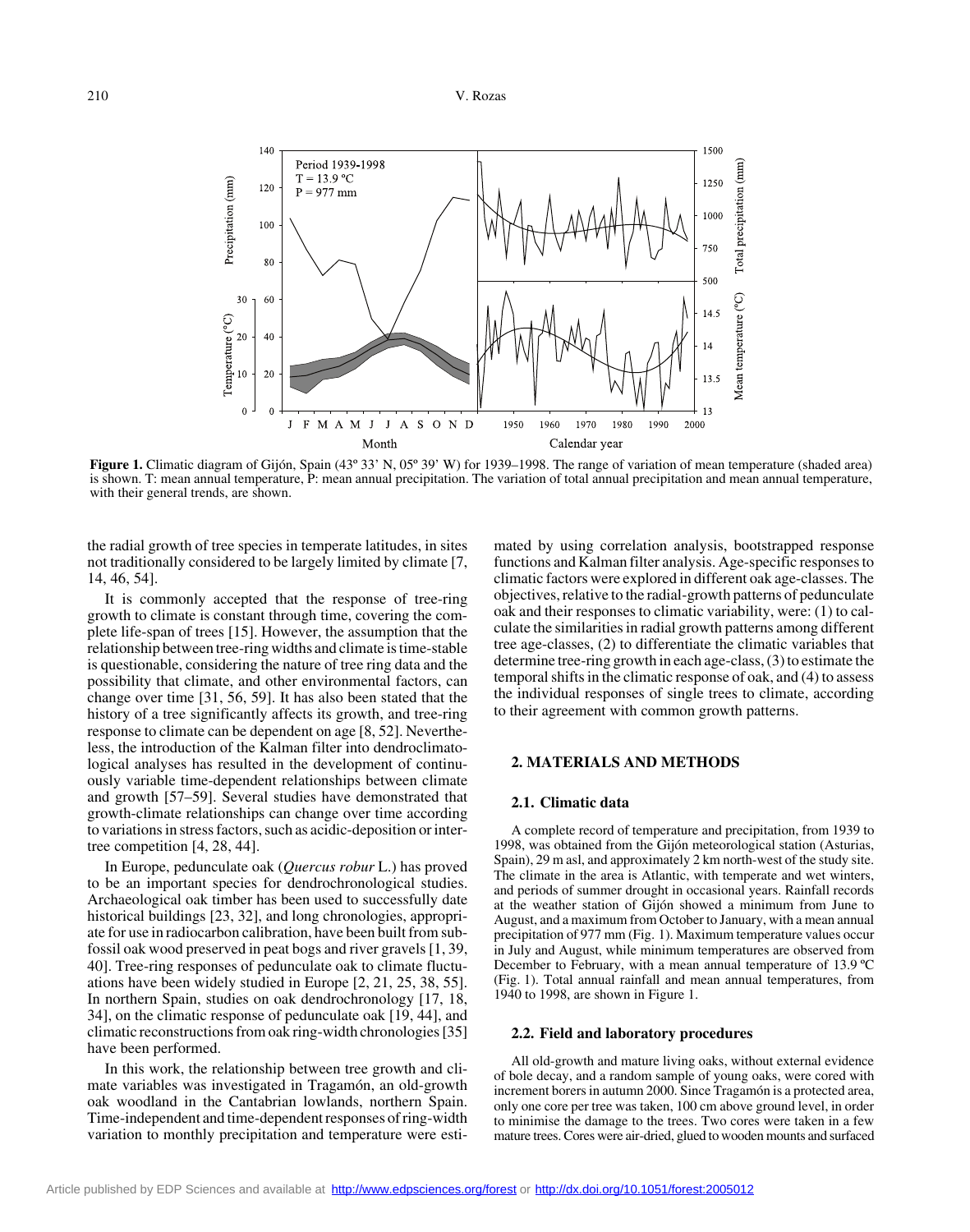|                                      | Young      | Mature      | Old-growth |
|--------------------------------------|------------|-------------|------------|
| Time span                            | 1905-2000  | 1775-2000   | 1664–2000  |
| Number of trees/cores                | 30/30      | 27/34       | 35/35      |
| Number of rings                      | 1217       | 6023        | 7635       |
| Age range of trees (years)           | $24 - 113$ | $172 - 225$ | 257-471    |
| Standard deviation                   | 0.347      | 0.278       | 0.272      |
| Mean sensitivity                     | 0.224      | 0.182       | 0.196      |
| First-order autocorrelation          | 0.763      | 0.567       | 0.562      |
| Signal-to-noise ratio                | 5.13       | 8.55        | 13.57      |
| Expressed population signal          | 0.837      | 0.895       | 0.931      |
| Variance in first eigenvector $(\%)$ | 29.9       | 30.7        | 32.9       |
| Mean correlation among trees         | 0.221      | 0.292       | 0.279      |

Table I. General statistics characterising chronologies of young, mature and old-growth oaks. The common interval considered for all chronologies was 1905–2000.

with progressively finer grades of sandpaper. Tree-ring series were dated following standard procedure [50]. Ring-widths were measured under magnification to the nearest 0.01 mm with a Velmex UniSlide sliding-stage micrometer interfaced with a computer. The COFECHA computer program [24] was used to test for possible dating or measurement errors against a master site chronology for all trees at the site, regardless of the age class they belonged to. The master chronology was calculated from those ring-width series correctly synchronised and highly inter-correlated. All cores with potential errors were rechecked and corrected if possible. Otherwise, they were omitted from further analyses. Series that had low correlations with the master site chronology (correlation coefficient  $R < 0.40$ ) were excluded. Elimination of cores, through cross-dating and validation procedures, left a total of 35 old-growth, 27 mature and 30 young trees to be considered for dendroclimatic analysis (Tab. I).

## **2.3. Chronology computation**

 According to the previously identified oak cohorts in Tragamón [45], the studied trees were grouped into three classes  $\ll 120$  years, 170–225 years, and > 250 years), based on their age in 2000 (Tab. I). Individual ring-width series were used to construct chronologies for each age class. The ARSTAN computer program [9], designed to eliminate nonclimatic variation, was applied on the ring-width series. Each individual raw ring width series was standardised by using a two-step procedure. The series were first fit to a negative exponential or straight line, and then to a cubic smoothing spline with a 50% frequency response of 64 years, which was flexible enough to considerably reduce any non-climatic variance [10]. The indices for individual cores were averaged into standard chronologies by applying a biweight robust estimation of the mean value function [11]. Finally, the chronologies were prewhitened by autoregressive modelling. The obtained residual chronologies for each age class were used for all analyses of growth-climate relationships. The statistical quality of the chronologies was assessed by means of the standard basic statistics [6, 9]. The relationships among age-classes, and through time, were examined using Pearson's correlation between the residual chronologies.

#### **2.4. Dendroclimatic analysis**

The growth-climate relationships were estimated for the period 1940–1998, by taking the monthly mean temperatures and total precipitation records as climatic predictors, and the residual index chronologies as the dependent variables. An interval of 16 months was selected to define the climatic predictors: from June of the year prior to ring formation (*t*–1) to September of the year in which the growth ring was formed (*t*). Correlation coefficients between the residual ringwidth indices, and each of the climatic variables, were calculated in order to derive correlation functions [3]. In response function analyses, the variation of ring-width indices was estimated through multiple regression, after extracting the principal components of the climatic predictors to avoid any inter-correlation between them [15]. Calculations were done using the routine RESBO in the program PRECONK version 5.11 (written by H.C. Fritts, Laboratory of Tree-Ring Research, University of Arizona). This includes a bootstrap method to assess statistical significance of the regression coefficients in response functions [22, 29, 48]. In this work, 1000 iterations were computed to estimate the confidence intervals of regression coefficients (*P* < 0.05). Multiple regression analysis was also carried out by considering, as growth predictors, those climatic variables which showed a significant effect on tree-ring growth, as revealed by correlation and response functions.

The time-dependent climatic response was analysed with the Kalman filter technique [57–59]. This method was used to estimate regression models with time-varying coefficients, which permitted the analysis of the climatic response of radial growth over time [57]. For each residual chronology, a Kalman filter was used to evaluate any temporal variation of growth-climate regression coefficients, especially for those climatic variables which were revealed as significant by the correlation and response functions. The Kalman filter analysis was performed with the KALMAN routine in the program PRECONK. The final output from this analysis included predicted ring-width indices and smoothed values for regression coefficients associated with each climatic variable, with their corresponding 95% confidence intervals, for each year of the time series. If the confidence interval included zero, the regression coefficient was not considered to be statistically significant at the 0.05 level. If the lines for regression coefficients and confidence intervals were horizontal, it was interpreted that there was no temporal variation in the regression coefficient.

#### **3. RESULTS**

It was found that the descriptive statistics in all chronologies showed relatively low mean standard deviation and sensitivity. They ranged, respectively, from 0.272 to 0.347 and from 0.182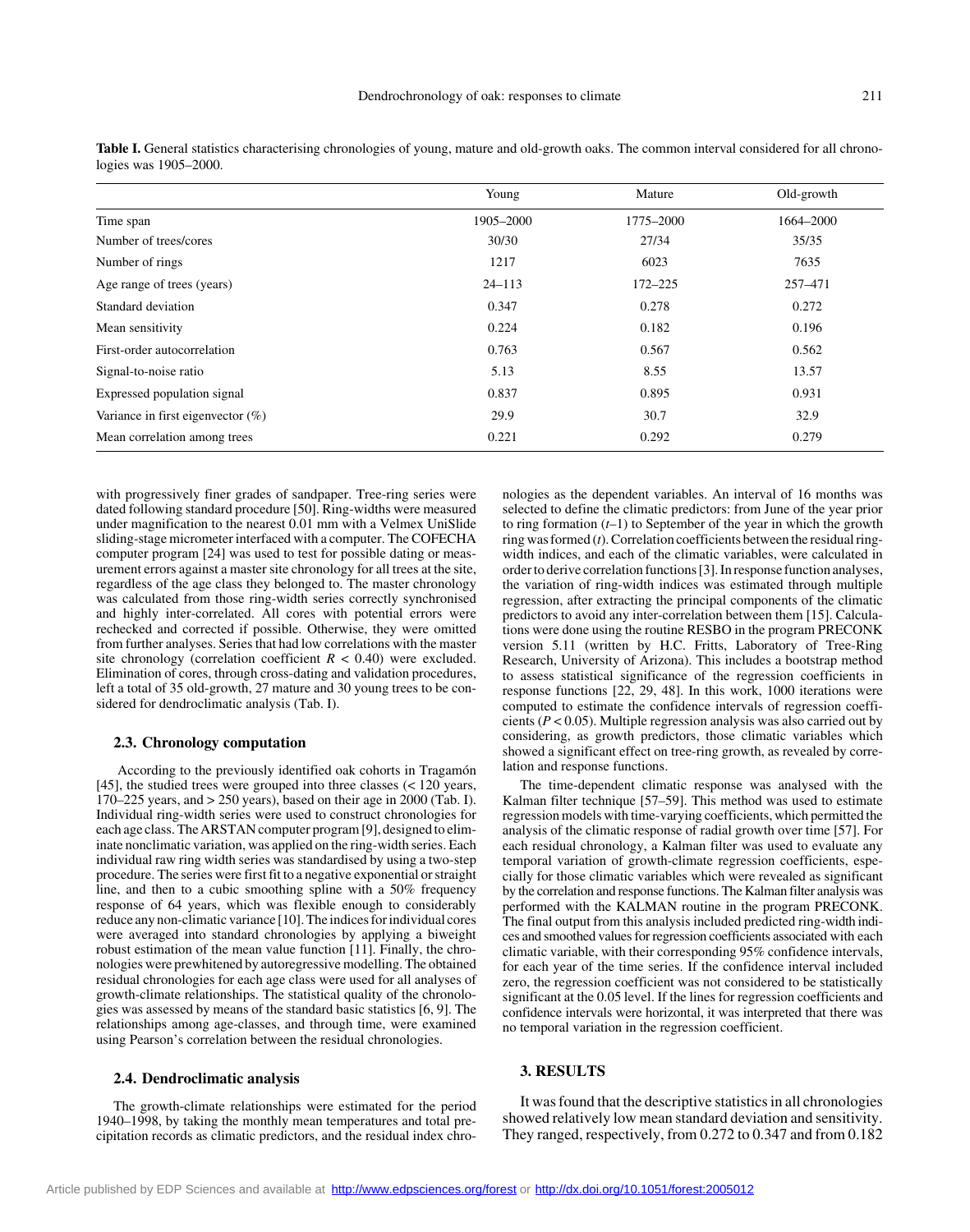

**Figure 2.** Residual tree-ring chronologies, cross correlation between the residual chronologies, calculated using 20-year segments lagged by one year, and cores sample size (*N*), for young, mature and oldgrowth oaks in Tragamón. The critical values (*P* = 0.05) for correlation coefficients are shown.

to 0.224 (Tab. I). The first-order autocorrelation was higher for young trees, while the signal-to-noise ratio and the expressed population signal were higher for old-growth trees. The common variance in the first eigenvector was lower for young trees and higher for old-growth trees, and the mean correlation among trees was considerably low in all chronologies, ranging from  $R = 0.221$  for young trees to  $R = 0.292$  for mature trees (Tab. I).

Figure 2 portrays the residual oak chronologies and the cross correlations between them. Correlations between the different chronologies greatly varied through time, but more significantly positive correlations were obtained between the chronologies of mature and old-growth oaks than between these and the ones of young oaks (Fig. 2). This was particularly true for the complete period of analysis, 1939–1998, in which higher correlations between residual chronologies from mature and old-growth trees were obtained (young vs. mature  $R = 0.449$ , mature vs. old-growth  $R = 0.828$ , young vs. old-growth  $R =$ 0.371, *DF* = 58 and *P* < 0.01 in all tests).

55.2, 60.8 and 66.8% of the variance in the residual chronologies of young, mature and old-growth oaks, was explained by bootstrapped response functions calculated for the period 1940–1998 (Fig. 3). It was also found that certain aspects of growth-climate association were independent of tree age, while others differed among the age groups. All age classes shared a common negative correlation with the June and August temperatures of year *t*, and a positive relationship with the June pre-

Table II. Percentage of growth variance explained by monthly climatic variables in young, mature and old-growth oaks, according to multiple regression analyses. Only those climatic variables with a significant  $(P < 0.05)$  positive  $(+)$  or negative  $(-)$  relationship to indices of residual chronologies are included.  $R^2$  values, all of them significant at 0.01 level, are shown.

|                  | Young      | Mature     | Old-growth |
|------------------|------------|------------|------------|
| Temperature      |            |            |            |
| January $(t)$    |            | $13.49(-)$ | $10.04(-)$ |
| June $(t)$       | $15.10(-)$ | $5.88(-)$  |            |
| Precipitation    |            |            |            |
| December $(t-1)$ |            |            | $8.73(+)$  |
| July $(t)$       |            | $23.28(+)$ | $26.30(+)$ |
| $R^2$            | 0.151      | 0.426      | 0.451      |

cipitation of year *t* (Fig. 3). Chronologies of both young and mature oaks showed a negative correlation with the May temperatures. By contrast, the negative relationship with temperatures in December and January, and the positive relationship with the July precipitation of year *t*, were common to mature and old-growth oaks (Fig. 3). On the other hand, young-oak chronology had a unique positive correlation with the May precipitation, while old-growth oak chronology showed a positive relationship with the precipitation in December of year *t*–1 and August of year *t* (Fig. 3). According to response functions, the radial growth of young oaks was mainly controlled by temperatures in June of year *t*, while the January temperatures and the precipitation in June-July of year *t* were the climatic factors that controlled radial growth in mature oaks (Fig. 3). Moreover, temperatures in January and August of year *t*, and precipitation in July of year *t*, mainly controlled the radial growth in oldgrowth oaks, as revealed by the response function (Fig. 3).

Multiple regression analyses gave shape to the percentage of growth variation explained by climatic variables in the three studied age-classes (Tab. II). These analyses suggested a similar climatic response for mature and old-growth oaks, while young oaks showed their own particular response to climate. The main monthly climatic variables that determined radial growth in mature, as well as old-growth oaks, were the January temperatures, which displayed a negative relationship, and the July precipitation of year *t*, which had a positive effect. On the contrary, the high temperatures in June of year *t* significantly limited radial growth in young oaks (Tab. II).

The expected growth indices, according to the climatic variability, revealed that the responses of mature and old-growth oaks were closely related, more than with young oaks. As derived from climatic data in the period 1940–1998, a graphical comparison of the predicted growth indices, following the response functions, suggested a great similarity between the reconstructed radial growth for mature and old-growth oaks (Fig. 4). Correlations calculated from the ring width indices, predicted from climate, were higher between mature and old-growth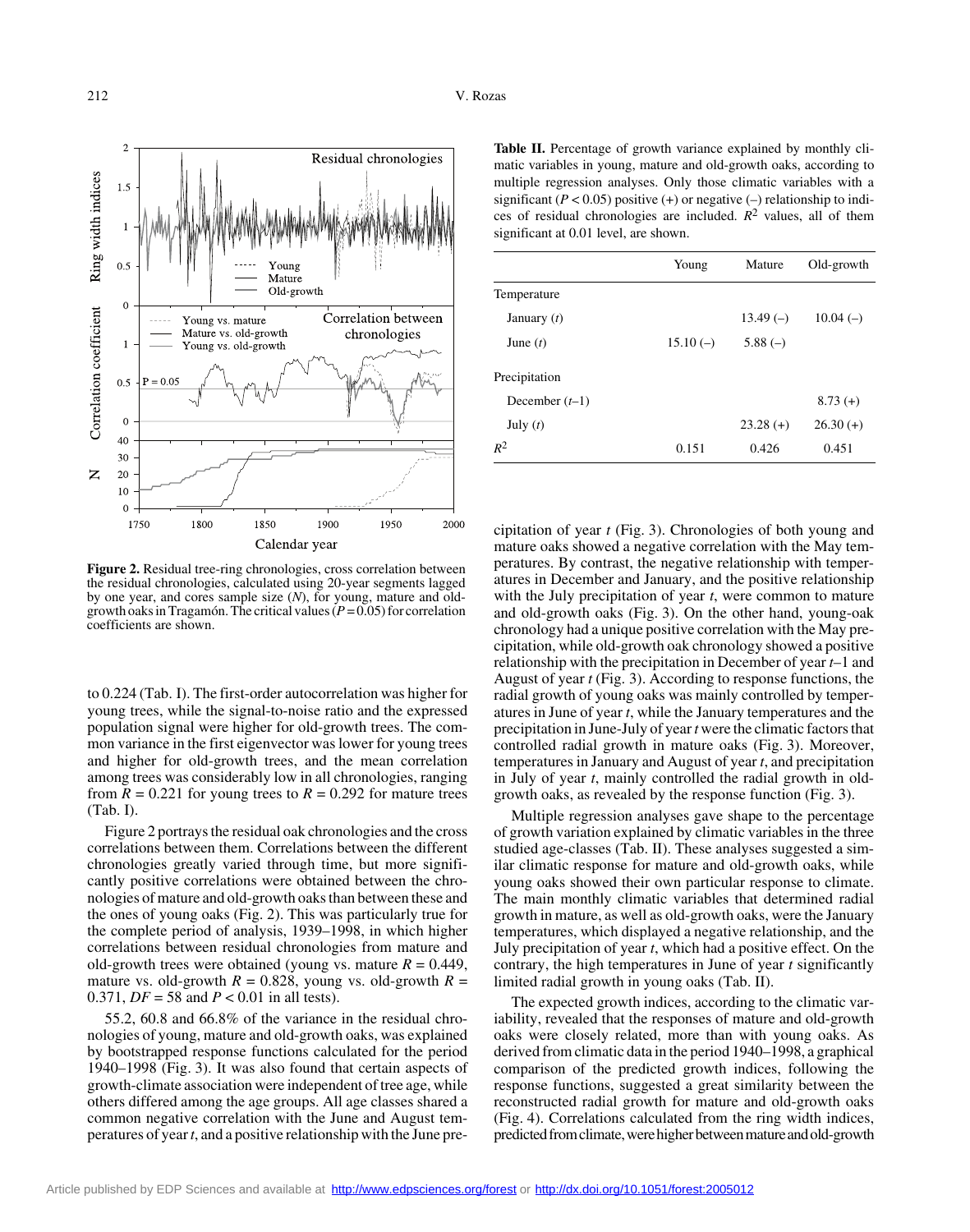

**Figure 3.** Correlation (bars) and bootstrapped response function coefficients (lines) for young, mature and old-growth oaks in the period 1940– 1998. Shaded bars and solid points indicate significant coefficients at the 0.05 level. *R*2-values indicate the proportion of variance accounted for by the response function model.



**Figure 4.** Relationship between the observed ring width indices and the predicted ones according to the bootstrapped response function analysis in the period 1940–1998, for young, mature and old-growth oaks.

oaks, even if all the correlation coefficients were statistically significant (young vs. mature  $R = 0.647$ , mature vs. old-growth  $R = 0.871$ , young vs. old-growth  $R = 0.595$ ,  $DF = 57$  and  $P <$ 0.001 in all tests).

Kalman filter analyses indicated that the growth-climate relationship was stable for several climatic variables, but showed a temporal variation in certain cases (Fig. 5). Response functions indicated a constant negative effect of mean temperature in December of year *t*–1 and January of year *t*, on mature and old-growth oaks, no effect on young ones (Fig. 5). By contrast, mean temperature in May-June of year *t* displayed an increasing negative impact on radial growth of young oaks, a significant negative effect on mature oaks since 1967, and no effect on old-growth oaks. In the case of temperatures in August of year *t*, response functions indicated a constant negative effect on radial growth in all age-classes (Fig. 5). A constant positive influence of precipitation in December of year *t*–1 was displayed on ring-widths of old-growth trees only. Finally, analyses of time-dependent growth-climate relationships for mean precipitation in June-July of year *t*, indicated a positive influence on all oak age-classes during the complete period of analysis (Fig.  $5$ ).

The correlation coefficients between the standardised treering series of individual trees and the corresponding residual chronology, according to the age class in which each tree belonged, were calculated. The correlation coefficients between the tree-ring indices of individual trees and the most important climatic variables for tree growth, were also calculated. The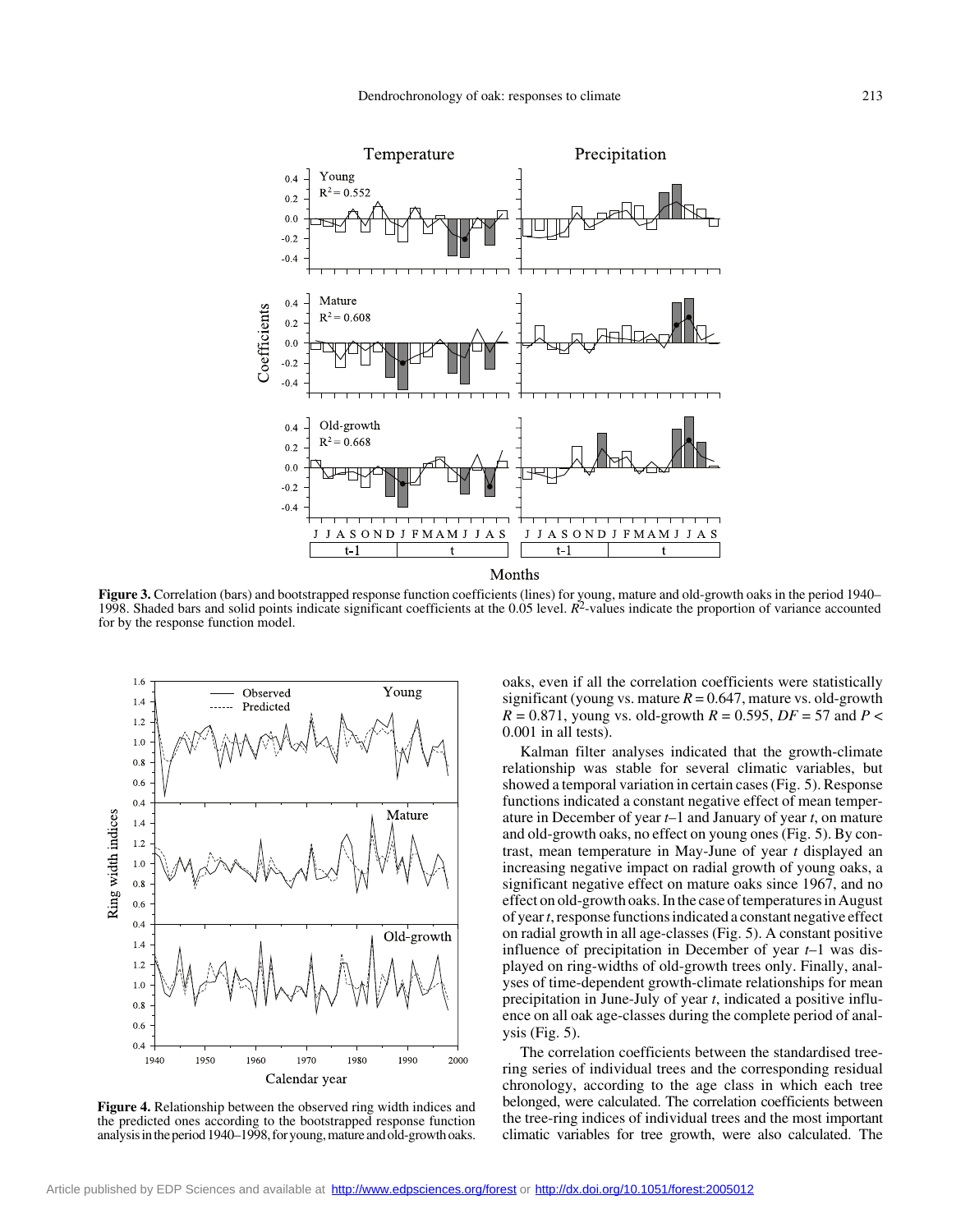

**Figure 5.** Time-dependent response functions for temperature and precipitation, as determined by Kalman filter analysis, for young, mature and old-growth oaks. Solid lines are the values of the regression coefficients, dashed lines are the 95% confidence intervals for the regression coefficients.

correlation coefficients for the climatic variables were plotted against the correlation coefficients for the chronology. For illustrative purposes only, the slope of the linear regression, and the significance of the deviation of this slope from zero, were calculated. In the case of temperatures in January and June of year *t*, the slope was significantly negative, indicating an overall inverse climate-growth relationship for these climatic variables (Fig. 6). The slope of the linear trend in the case of the June-July precipitation of year *t* also significantly differed from zero, indicating a positive climate-growth relationship in the case of this variable. In all cases, correlations with the chronologies and the climate variables did not show up groups of trees belonging to different age classes. However, a best graphical adaptation of mature and old-growth trees to the regression lines, and a greater dispersion among young trees, were evident in all cases (Fig. 6).

## **4. DISCUSSION**

## **4.1. Comparison of chronologies**

Descriptive statistics indicated that the oak chronologies in Tragamón were comparable to chronologies in other localities in northern Spain and western Europe. Standard deviations can range between 0.20–0.33, mean sensitivity can reach values between 0.14–0.31, first-order autocorrelation can vary between 0.30–0.73, the signal-to-noise ratio usually reaches between 1.8–10.0, with exceptionally high values of up to 13.2, and the mean correlation among trees normally ranges between 0.19–0.53 [18, 34–37]. These statistics are also comparable to those obtained from dendroclimatic studies in other broad-leaved tree species growing in temperate latitudes in both northern and southern hemispheres (e.g. [13, 27, 31, 43, 51, 54]). According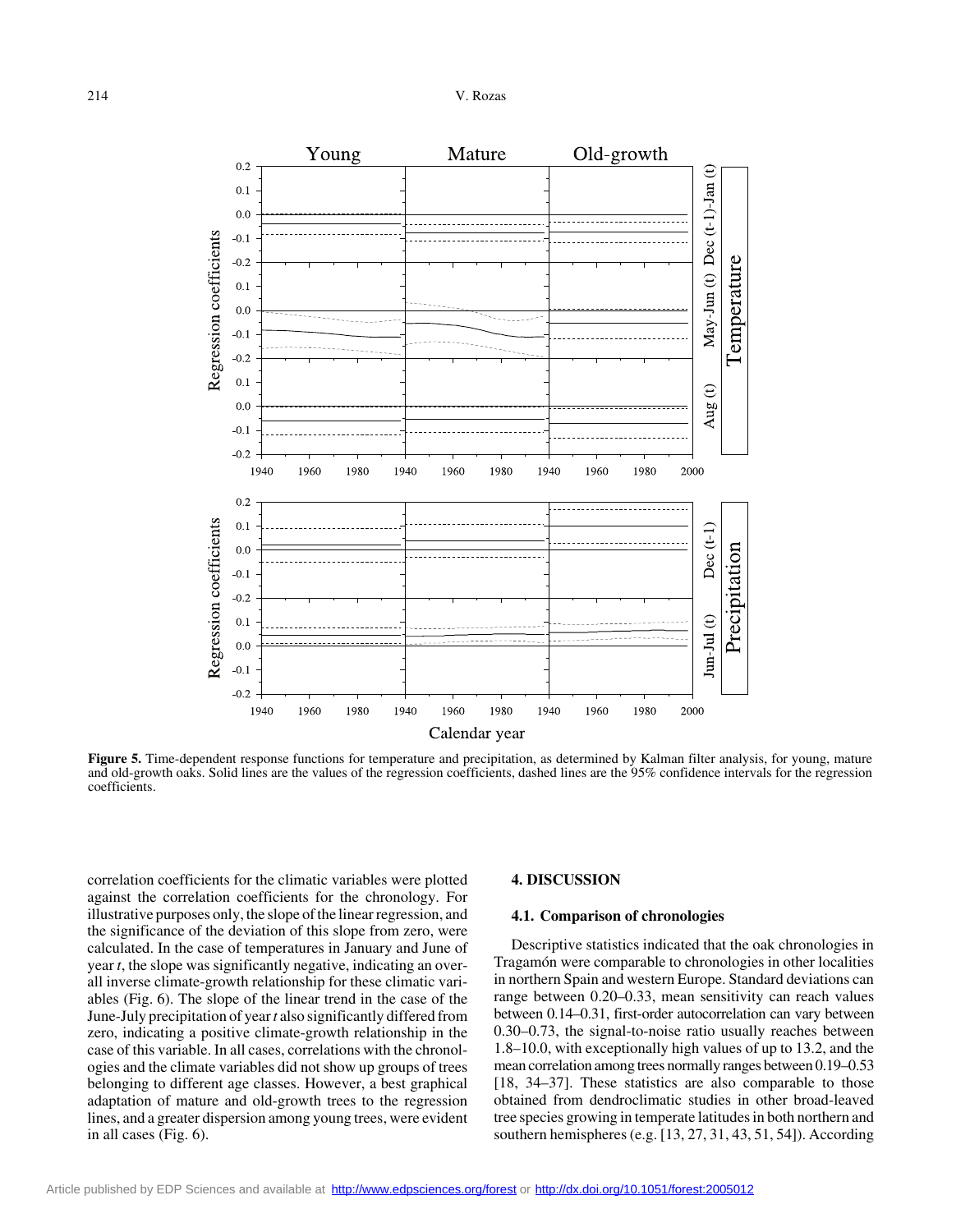

**Figure 6.** Correlations of the individual ring-width indices with treering index chronologies and climate variables. The lineal trends of scatter plots and their slope values (S) are shown (*N* = 99 and *P* < 0.001 in all tests).

to these characteristics, the standard deviation and the first-order autocorrelation in the chronology of young oaks are atypically high in Tragamón. This result could be because the previously calculated ranges of variation were derived from chronologies of adult trees only, which probably differed from young trees in their year-to-year sensitivity to local variations in environmental conditions.

Mean sensitivity is a measure of the relative variability in growth indices between adjacent rings, with high values indicating greater variability [15]. First-order autocorrelation is a measure of the correlation between successive values in a time series, and a high autocorrelation indicates that growth for any given year has been strongly influenced by growth in preceding years [15]. In this study, comparative statistics indicated that the chronology of young oaks exhibited the highest sensitivity, but the lowest variance in the first eigenvector and inter-tree correlation. Moreover, the high value of first-order autocorrelation indicated a more persistent lag effect in young oaks than in mature and old-growth trees. The lower values of mean sensitivity in mature and old-growth oaks can be a consequence of growth releases and suppressions in some trees. Abrupt

growth changes were greatly reduced after prewhitening in the residual chronologies, but they were not completely removed. However, growth suppressions and releases were infrequent in the period of analysis (1940–1998) [45], and presumably these did not significantly affect the examination of growth-climate relationships. The difference in mean sensitivity and first-order autocorrelation between young and older trees can be also influenced by the ratio between earlywood and latewood, which usually decreases with age [48]. It was found that, in ring-porous species, earlywood width is influenced by growth in the previous growing season [19, 53], probably because cambial activity initiation precedes bud burst and leaf expansion. A greater earlywood percentage on total ring-width in young oaks could account for their highest autocorrelation in Tragamón.

Moreover, the signal-to-noise ratio and the expressed population signal are highest in old-growth trees. These statistics measure the degree to which the average ring indices of the chronology reflect the common growth variation in the individual ring-width series, and there is a mathematical relationship between both statistics [6]. The expressed population signal, or agreement with population chronology, usually ranges between 0.77 and 0.92 [13, 53, 54]. The obtained statistics are within, or over, this range, indicating that the obtained tree-ring chronologies are representative of the common growth variation in the population of each age-class. Although the mean correlations between trees are low, these are comparable to the ones previously calculated from other broad-leaved trees growing in dense temperate forests, which can range from 0.13 to 0.61, and the values between 0.24 and 0.38 are more frequent [13, 27, 43, 60]. In general, the average correlation between trees increases when climatic stress increases (e.g. along a precipitation gradient from mesic to xeric conditions [26, 49]). In non-stressful sites, such as under the lowland maritime conditions in Tragamón, average correlation between individual ring-width series are logically lower than in more stressful sites.

#### **4.2. Time-independent responses to climate**

The percentage of radial growth variation as related to climate in Tragamón, which varied between 55.2 and 66.8%, was within the usual range for oak in other western Europe localities, which can range between 5 and 72%, although percentages greater than 50% are infrequent [20, 25, 38]. The obtained percentages were also higher in comparison with those calculated from other sites in northern Spain, in which the proportion of growth variation accounted for by climate was from 29 to 52% [35, 44]. There are two possible explanations for the different impacts of climate on growth of oaks in these localities. First, Tragamón is a park-like woodland with a low density of trees, consequently inter-tree competition for resources should not have limited growth. By contrast, in the other localities the forests are more or less dense, dominated by oak species (*Q. robur*, *Q. petraea* (Matt.) Liebl., *Q. pyrenaica* Willd., and hybrids) [34], and beech (*Fagus sylvatica* L.) in one case only [44], in which resource-competition should be intense and probably obscured the climatic signal on radial growth. Also, Tragamón is very close to the weather station in Gijón, approximately 2 km, therefore its particular microclimate should not differ significantly from the climatic records. This suggests that the similitude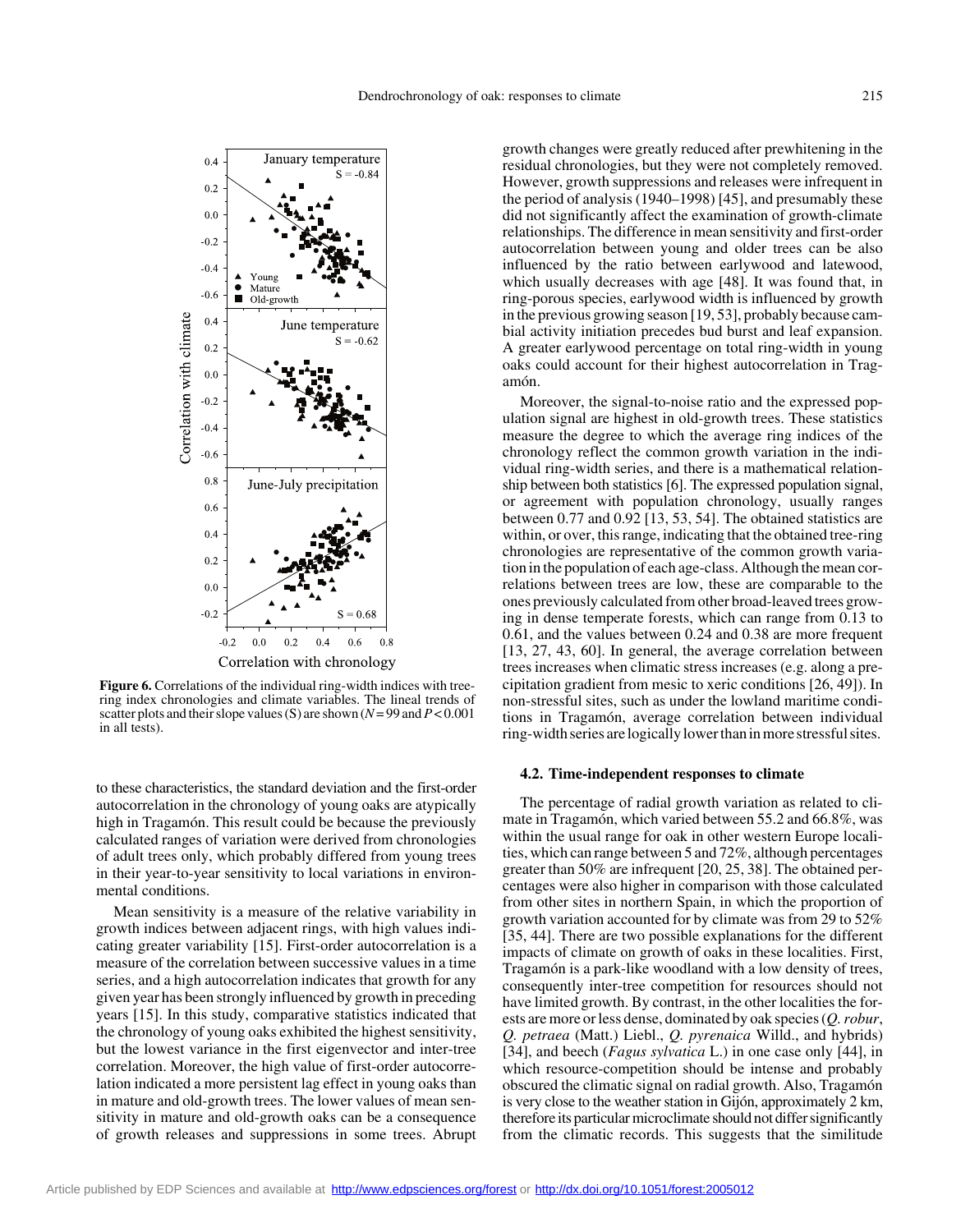between the climatic conditions under which the trees have grown, and the climatic data used to study the response of oak growth, could account for the strong growth-climate relationship obtained in Tragamón.

The results of the time-independent analyses indicated that the radial-growth response of oak trees to climate in Tragamón varied with tree age in some aspects, but not in others. Stand dynamics and the variation of inter-tree competition is a feasible explanation, because the relative canopy position and the competition intensity can result in contrasting radial growth responses to climate [4, 33, 41, 44]. However, the canopy position in almost all oak trees sampled in Tragamón was dominant, and any competition between neighbouring trees should not have been relevant in interpreting their climatic responses because of the low tree density and the sparse arrangement of adult oaks.

A more convincing explanation is that contrasting responses may reflect physiological changes related to tree ageing. Changes in hormone balances that govern cambial growth, shifts in the ratio of photosynthetic to non-photosynthetic tissues, and any modification in the mechanisms of absorption and translocation of water and metabolites that occur during ageing, could affect the response of tree-ring growth to climate [54]. Physiological processes dependent on tree age have been suggested as determinants of the stability of tree-ring responses to climate [8, 52, 54], but this point has never been proved. Further work is required to establish whether age-dependent climatic responses have a physiological basis. However, performing ecophysiological experiments on trees of a wide range of ages, to know the effects of climatic variability on radial growth, is almost impractical. Physiologically based models could be beneficial to estimate the effects of climate on the physiology and radial growth of differently aged oaks [12, 16].

While high temperatures in June mainly limited the radial growth of young oaks, high temperatures in January, and low precipitation in July (Fig. 3 and Tab. II) mainly limited growth in mature and old oaks. The negative effect of summer temperatures on oak growth has been previously observed in several localities of Continental Europe [20, 21], in northern Spain [35, 44] and also in the Mediterranean region [47, 55]. High summer temperatures may induce increased water stress and a subsequent decrease in radial growth, due to elevated water loss associated with evapotranspiration and soil water evaporation. However, a contrary response of oak growth to summer temperatures has been observed in other localities in Atlantic Europe. In the British Isles, oak often shows a positive response to summer temperatures [25, 38], probably because summer water stress is not as pronounced as in Continental Europe. By contrast, the negative effect of winter temperatures, especially in December and January, has been widely documented throughout Western Europe [5, 20, 21, 25, 38]. This inverse relationship between winter temperatures and growth during a following season may result from the respiratory loss of carbohydrate reserves at high temperatures, when the trees have no leaves to compensate for this loss [38].

Summer precipitation, especially in June and July, greatly benefited the radial growth of oak in Tragamón (Fig. 3). This positive effect of summer rainfall on oak ring-widths is a general feature throughout Europe. In various Atlantic, Mediterranean and Central European areas, oak radial growth shows a positive relationship with summer precipitation [2, 5, 20, 21, 38, 44, 47, 55]. Summer rainfall influences the cambial activity, and permits a prolongation of the growing season into late fall, giving larger latewood widths and wider growth-rings [19, 53].

## **4.3. Time-dependent responses to climate**

Kalman filter analyses indicated that the response of pedunculate oak ring-widths to specific climatic variables varied through time (Fig. 5). However, gradual changes in growth-climate associations were not observed in other cases. In previous studies of oak dendroclimatology in western Europe, a certain stability of climatic response across different periods has been noted [21, 44]. However, investigations in other oak species revealed that tree growth-climate relationships can vary through time as a result of an interaction with changes in environmental stress factors, such as air pollution [28, 31]. Some possible explanations for the temporal variation in the climatic response of pedunculate oak in Tragamón included a natural change associated with stand maturation or tree ageing, and a shift induced by temporal variation in other environmental conditions. The variation in the response of oaks to climate in Tragamón can not be attributed to environmental changes, such as reductions in the canopy closure due to disturbances. Such interactions with canopy disturbances usually enhance the climatic response when competition intensity was reduced [41, 44]. The climatic signal contained in the chronologies may be temporally offset by new limiting factors, such as high competition intensity [54].

However, the changes observed in the growth-climate association in Tragamón appear to be gradual, as could be expected if they were due to ageing. Tree maturation itself could be a suitable hypothesis to explain the gradual shift in the response of oaks to temperatures in May-June, and to precipitation in June-July of year *t* (Fig. 5), because the maturation process was constant across all the sampled trees. The response of oaks to December precipitation in year *t*–1 was constant through time, but regression coefficients become larger with age, being significant in old-growth oaks (Fig. 5). This result could be indicative of a negative relationship with soil water depletion in the early growing season, which could reduce leaf development and photosynthate production in this age class. A common feature in old-growth trees is crown die back, with a reduction of productivity due to damage and decay [30, 42]. The limited capacity to produce photosynthetic material suggest that old trees may become more sensitive to insufficient water supply than young or mature trees, due to a loss of the ability to increase their absorptive root area. Nevertheless, this work demonstrated that the climatic response of pedunculate oak can vary through time, and that such variations could be dependent on tree age. However, the ecophysiological cause-effect relationships between tree ageing and the climatic responses are not yet completely understood.

## **5. CONCLUSION**

Dendroecological investigations commonly focus on the use of correlation and response functions for modelling the climatic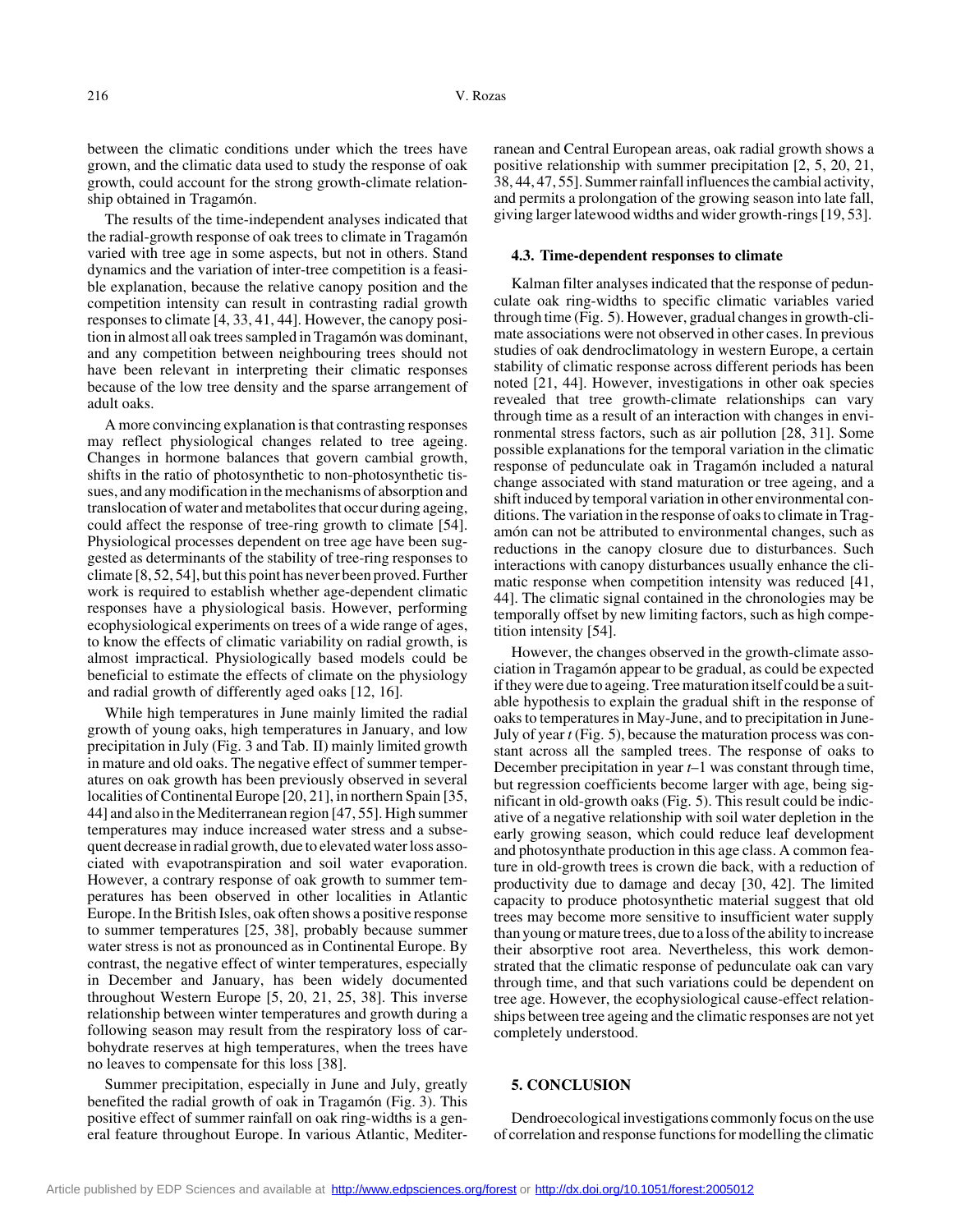information contained in a tree ring series. In this study, the coupled analyses of time-independent and time-dependent responses of tree-ring growth to climate, revealed age-specific climate-growth relationships in pedunculate oak, which could also reflect physiological changes related to ageing. Mature and old-growth oaks showed a climatic response that was typical for this species in Continental Western Europe, with a negative relationship to winter (January) temperatures, and a positive one to summer (July) precipitation. However, high temperatures in June of the year in which the tree-ring was formed mainly limited radial growth of young oaks. Moreover, the positive response of old-growth oaks to precipitation in winter (December), could result from a loss of the ability to increase their absorptive root area due to damage and decay, which enhanced the effects of soil water deficiency early in the growing season. The results presented here also demonstrate that a temporal shift can be found in the climatic responses of pedunculate oak. The approach used in this examination of long-term weather responses of coexisting, discrete oak age-classes would appear to be an important first step in understanding and anticipating the responses of old-growth pollarded woodlands to future climatic changes in Europe.

**Acknowledgements:** The author thanks Juan Luis Menéndez and Francisco Javier Suárez for field assistance, and Kenneth McKenney for correcting the English manuscript. The comments and suggestions of two anonymous reviewers greatly improved the quality of the paper. The Ayuntamiento de Gijón and the Dirección General de Recursos Naturales y Protección Ambiental del Principado de Asturias gave permission for taking the cores. This research was supported by the Consejería de Medio Ambiente del Principado de Asturias (SV-PA-00-01).

## **REFERENCES**

- [1] Becker B., An 11 000-year German oak and pine dendrochronology for radiocarbon calibration, Radiocarbon 35 (1993) 201–213.
- [2] Bednarz Z., Ptak J., The influence of temperature and precipitation on ring widths of oak (*Quercus robur* L.) in the Niepolomice forest near Cracow, Southern Poland, Tree-Ring, Bull. 50 (1990) 1–10.
- [3] Blasing T.J., Solomon A.M., Duvick D.N., Response functions revisited, Tree-Ring Bull. 44 (1984) 1–15.
- [4] Brakel J.A., van den Visser H., The influence of environmental conditions on tree-ring series of Norway spruce for different canopy and vitality classes, For. Sci. 42 (1996) 206–219.
- [5] Bridge M.C., Gasson P.E., Cutler D.F., Dendroclimatological observations on trees at Kew and Wakehurst Place: event and pointer years, Forestry 69 (1996) 263–269.
- [6] Briffa K., Jones P.D., Basic chronology statistics and assessment, in: Cook E., Kairiukstis L. (Eds.), Methods of dendrochronology: applications in the environmental sciences, Kluwer Academic Publishers, Dordrecht, 1990, pp. 137–152.
- [7] Cleaveland M.K., Duvick D.N., Iowa climate reconstructed from tree rings, 1640–1982, Water Resour. Res. 28 (1992) 2607–2615.
- [8] Colenutt M.E., Luckman B.H., Dendrochronological investigation of *Larix lyallii* at Larch Valley, Alberta, Can. J. For. Res. 21 (1991) 1222–1233.
- [9] Cook E.R., Holmes R.L., Guide for computer program ARSTAN, in: Grissino-Mayer H.D., Holmes R.L., Fritts H.C. (Eds.), The International Tree-Ring Data Bank Program Library Version 2.0 User's Manual, Laboratory of Tree-Ring Research, University of Arizona, Tucson, 1996, pp. 75–87.
- [10] Cook E.R., Peters K., The smoothing spline: a new approach to standardizing forest interior tree-ring width series for dendroclimatic studies, Tree-Ring Bull. 41 (1981) 45–53.
- [11] Cook E., Briffa K., Shiyatov S., Mazepa V., Tree-ring standardization and growth-trend estimation, in: Cook E., Kairiukstis L. (Eds.), Methods of dendrochronology: applications in the environmental sciences, Kluwer Academic Publishers, Dordrecht, 1990, pp. 104– 132.
- [12] Cook E.R., Johnson A.H., Blasing T.J., Forest decline: modeling the effect of climate in tree rings, Tree Physiol. 3 (1987) 27–40.
- [13] Cullen L.E., Palmer J.G., Duncan R.P., Stewart G.H., Climate change and tree-ring relationships of *Nothofagus menziesii* tree-line forests, Can. J. For. Res. 31 (2001) 1981–1991.
- [14] Dittmar C., Zech W., Elling W., Growth variation of common beech (*Fagus sylvatica* L.) under different climatic and environmental conditions in Europe – a dendroecological study, For. Ecol. Manage. 173 (2003) 63–78.
- [15] Fritts H., Tree rings and climate, Academic Press, London, 1976.
- [16] Foster J.R., LeBlanc D.C., A physiological approach to dendroclimatic modeling of oak radial growth in the midwestern United States, Can J. For. Res. 23 (1993) 783–798.
- [17] García González I., Díaz Vizcaíno E.A., Martínez Cortizas A., Evidence for a common and a species-specific climatic response of oak and birch on a northern Galician site (NW Spain) by means of multivariate procedures, Dendrochronologia 15 (1997) 119–127.
- [18] García González I., Díaz Vizcaíno E.A., Martínez Cortizas A., Dendrochronological analysis of oak (*Quercus robur* L., Fagaceae) in the Serra da Carba (Galicia, NW Spain): an application of cluster analysis, Nova Acta Científica Compostelana (Bioloxía) 9 (1999) 171–177.
- [19] García González I., Eckstein D., Climatic signal of earlywood vessels of oak on a maritime site, Tree Physiol. 23 (2003) 497–504.
- [20] Gray B.M., Pilcher J.R., Testing the significance of summary response functions, Tree-Ring Bull. 43 (1983) 31–38.
- [21] Gray B.M., Wigley T.M.L., Pilcher J.R., Statistical significance and reproducibility of tree-ring response functions, Tree-Ring Bull. 41 (1981) 21–35.
- [22] Guiot J., Methods of calibration, in: Cook E., Kairiukstis L. (Eds.), Methods of dendrochronology: applications in the environmental sciences, Kluwer Academic Publishers, Dordrecht, 1990, pp. 165– 178.
- [23] Hillam J., The dating of archaeological sites in the United Kingdom, Lundqua Rep. 34 (1992) 146–149.
- [24] Holmes R.L., Computer-assisted quality control in tree-ring dating and measurement, Tree-Ring Bull. 43 (1983) 69–78.
- [25] Hughes M.K., Gray B., Pilcher J., Baillie M., Leggett P., Climatic signals in British Isles tree-ring chronologies, Nature 272 (1978) 605–606.
- [26] Jacobi J.C., Tainter F.H., Dendroclimatic examination of white oak along an environmental gradient in the Piedmont of South Carolina, Castanea 53 (1988) 252–262.
- [27] Lara A., Aravena J.C., Villalba R., Wolodarsky-Franke A., Luckman B., Wilson R., Dendroclimatology of high-elevation *Nothofagus pumilio* forests at their northern distribution limit in the central Andes of Chile, Can. J. For. Res. 31 (2001) 925–936.
- [28] LeBlanc D.C., Temporal and spatial variation of oak growth–climate relationships along a pollution gradient in the midwestern United States, Can. J. For. Res. 23 (1993) 772–782.
- [29] Lebourgeois F., Climatic signals in earlywood, latewood and total ring width of Corsican pine from western France, Ann. For. Sci. 57 (2000) 155–164.